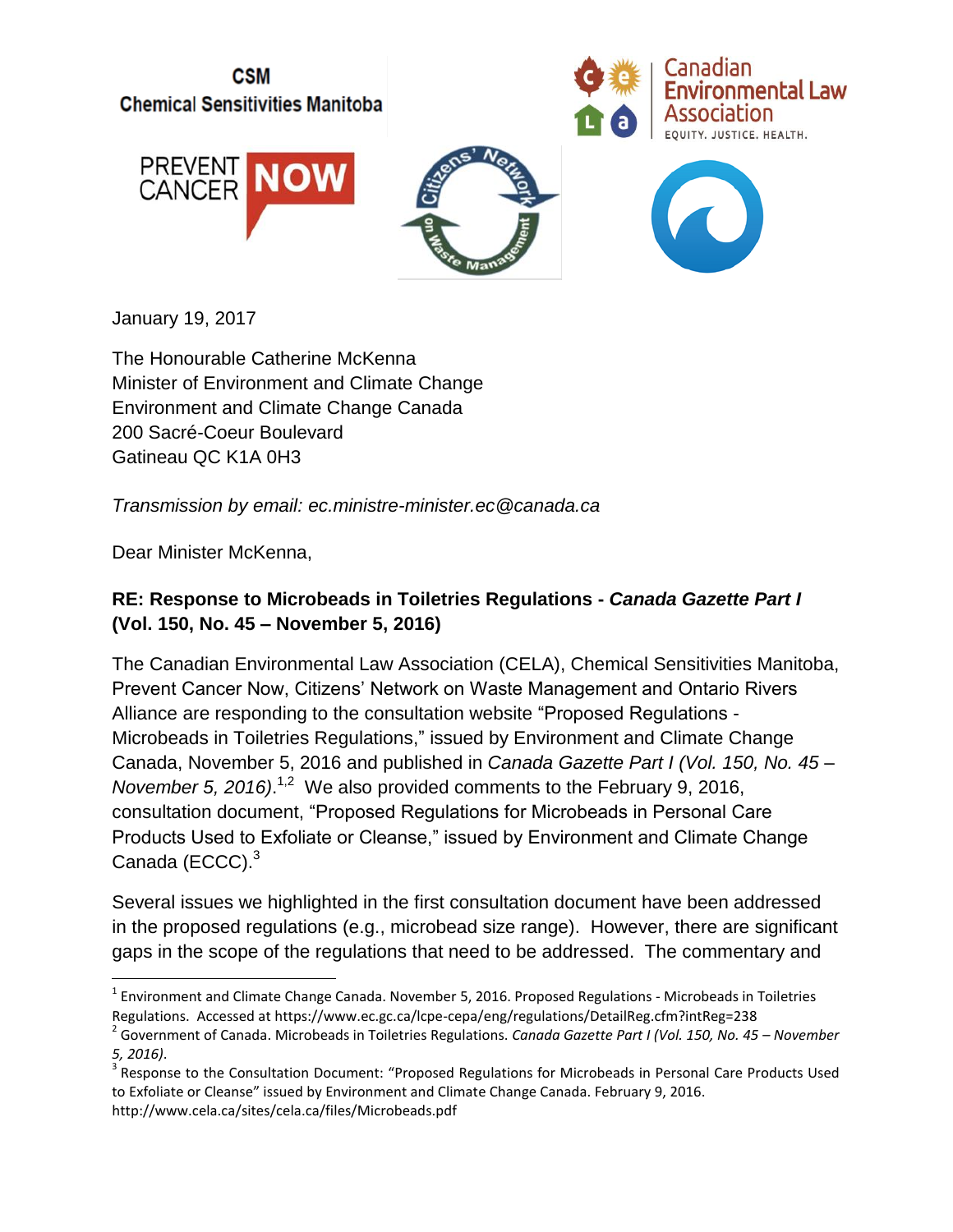recommendations provided in this submission aim to improve the scope of the proposed regulations on plastic microbeads in selected products.

In the November 7, 2016 document, the government proposed regulations that would prohibit the manufacture, import, sale or offer for sale of toiletries that contain plastic microbeads, including non-prescription drugs and natural health products. $4$  Plastic microbeads include any plastic particle equal to or less than 5 mm in size, of various chemical compositions, shapes and densities. Toiletries include products used for exfoliating or cleansing such as bath and body products, skin cleansers and toothpaste, but do not include prescription drugs.

While we welcome the proposal by the government to regulate plastic microbeads in toiletries, natural health products and non-prescription drugs, there is a significant and growing body of evidence indicating concerns with the overall presence of plastic microbeads from all sources, in the aquatic environment. Therefore, the proposed regulations are limiting with respect to the scope of the products. This limitation will result in ongoing releases of plastic microbeads to the environment, with subsequent impacts to the environment and wildlife that are not yet fully explored and understood.

The following are comments and recommendations related to the consultation document: "Proposed Regulations - Microbeads in Toiletries Regulations".

# **SPECIFIC CONCERNS, COMMENTS & RECOMMENDATIONS**

#### **Timelines for the proposed regulations**

l

The prohibition of the manufacture, import, sale or offer for sale, of exfoliating or cleansing toiletries that contain plastic microbeads is scheduled to take effect on January 1, 2018 but for natural health products and non- prescription drugs, the effective date is July 1, 2018. The different timelines, as currently proposed, are insufficiently justified – there has been sufficient time for the affected industries to find safe alternative substances; microbeads are being banned earlier in other jurisdictions. Some personal care products and toothpaste manufacturers have been proactive and have already eliminated plastic microbeads in their products.

In the proposed regulations, there is no mention of the export of plastic microbeads. The proposed regulation should be explicit to ensure that the export of plastic microbeads or products containing plastic microbeads in cosmetics, natural health products and non-prescription drugs (e.g. toothpaste), be prohibited. This approach is a positive step towards the protection of the environment elsewhere and it would benefit

<sup>&</sup>lt;sup>4</sup> Environment and Climate Change Canada. November 7, 2016. Proposed Regulations - Microbeads in Toiletries Regulations. Accessed at https://www.ec.gc.ca/lcpe-cepa/eng/regulations/DetailReg.cfm?intReg=238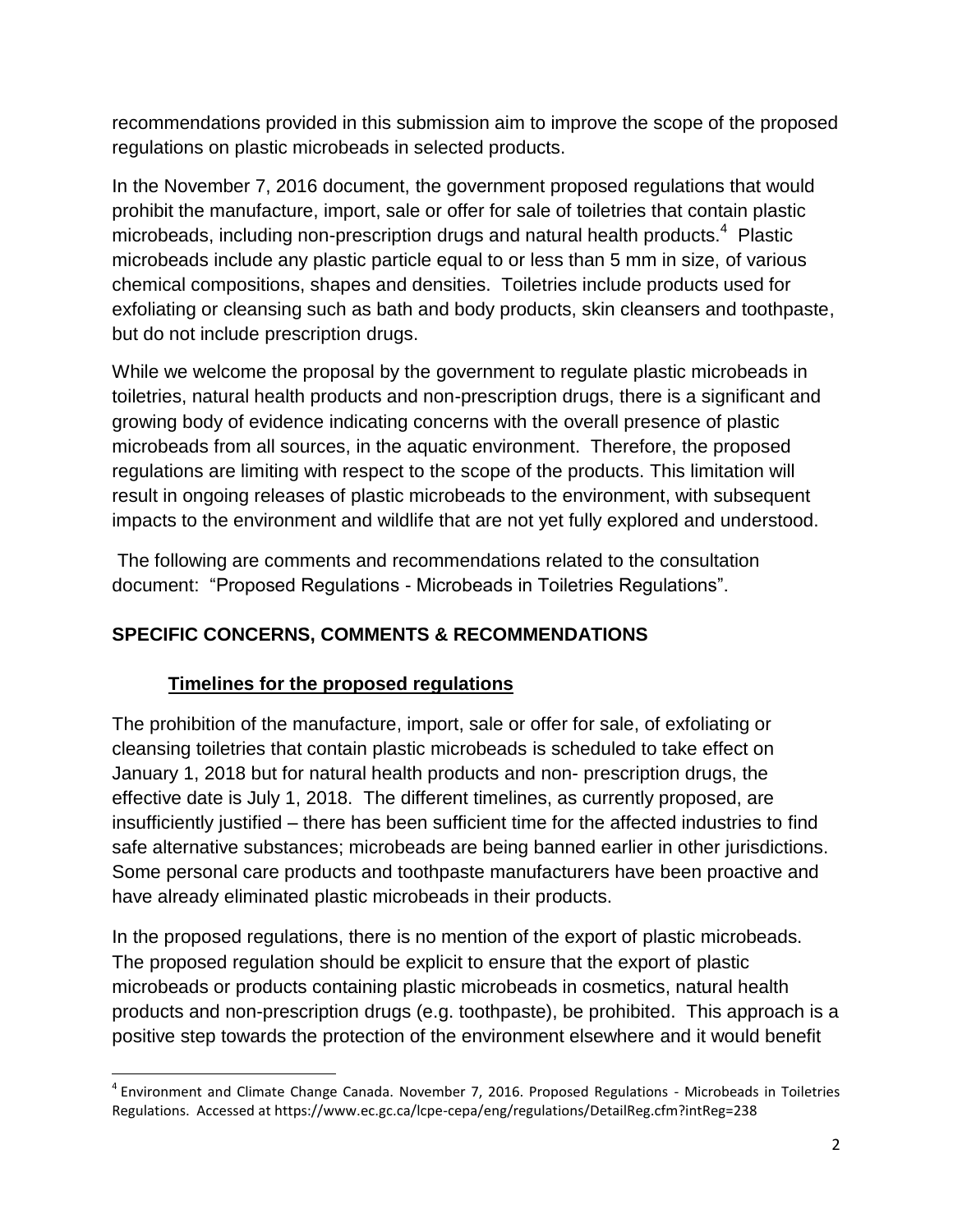the efforts of other jurisdictions facing similar environmental problems from products containing microbeads*.*

Importantly, the US is banning the use of microbeads in personal care products as of July 1, 2017.<sup>5</sup> If Canada does not act in synch with the US, we run the risk of "dumping" of illegal, toxic products at greatly discounted prices on Canadian store shelves prior to the proposed date of January 1, 2018, when the ban will go into effect for Canada. Initially, our groups had recommended that a ban for plastic microbeads be in place after December 31, 2017.

In light of the gap in the phase out dates set in US and Canada, there is the potential of movement of products containing microbeads from US to Canada markets. To address this difference in the phase out dates, Canada should be prepared to strengthen its enforcement and inspection regimes from the proposed approach as well as initiate recall strategies for products targeted under the regulation to ensure that such products are not available on the market when the regulations are in force.

## **Recommendations:**

- *We recommend that plastic microbead-containing toiletries, natural health products and non-prescription drugs (e.g. toothpaste), all have the same timeline for the prohibition of manufacture, import, sale or offer for sale, and that the date be closely harmonized with the US scheduled date for July 1, 2017.*
- *We urge the government to ensure that the proposed regulations also include the prohibition of export of plastic microbeads and microbead-containing toiletries, natural health products and non-prescription drugs.*
- *We urge the government to strengthen its enforcement and inspection regime and initiate recall strategies to ensure that regulated products containing plastic microbeads are not available in the Canadian market after the regulation is in force.*

# **Laboratory standards - presence of plastic microbeads**

The proposed regulation identifies that the presence of plastic microbeads in products is to be determined using an accredited laboratory to ensure that laboratory testing is performed to acceptable quality standards, but the regulation lacks relevant details, including the roles of the accredited laboratory and the government in defining methodologies and determining acceptability of analytical standards. For transparency, some relevant details are essential.

l 5 US Energy and Commerce Committee. https://energycommerce.house.gov/news-center/pressreleases/breaking-bipartisan-bill-banthebead-now-law#sthash.YJJa0C9E.dpuf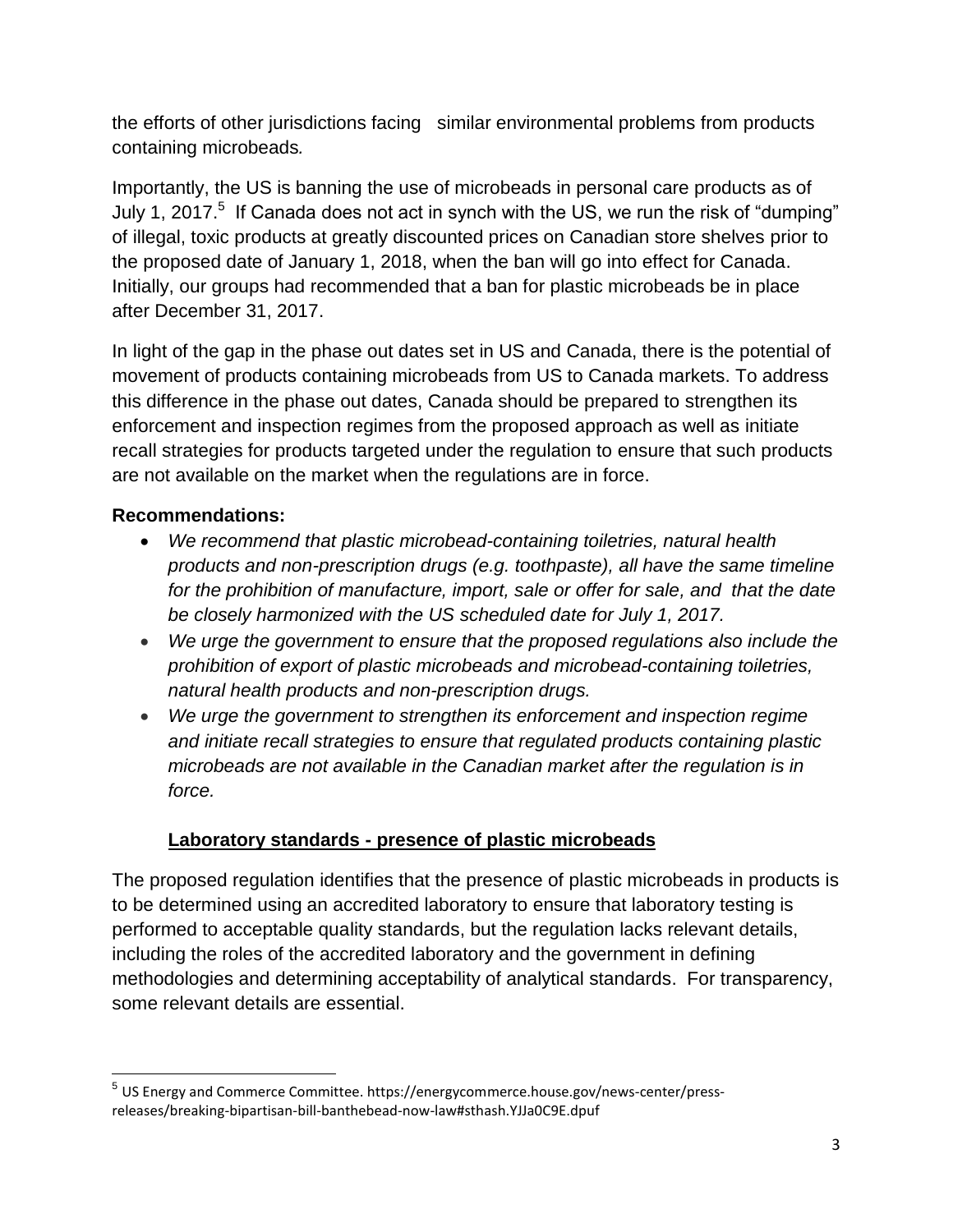It is also proposed that this information will serve to inform the regulated community of the laboratory standards that will be used to determine the presence of plastic microbeads or to verify compliance with the regulatory provisions. Clarification is required as to how the regulated community will be informed of these laboratory methods and standards, for both analytical performance and product contents. Coordinated efforts are essential when there is a phase-out of a substance and for verification of compliance with the regulation.

#### **Recommendation:**

 *We urge the government provide relevant details regarding methodology, quality standards and testing for plastic microbeads. This includes clarifying the roles of the accredited laboratory and the government in defining methodologies, quality standards and product content standards, and how this information is then communicated to the regulated community.* 

## **Surveillance and monitoring programs for microbeads**

The government approach to regulate microbeads should be undertaken with ongoing commitment to the monitoring and surveillance of microbeads in the environment. It is a particularly important aspect to evaluate the effectiveness of the regulation and this may also identify new sources of microbeads that require additional attention.

## **Recommendation:**

 *We urge the government to require systematic tracking and reporting through environmental monitoring to assess the efficacy of the regulation and potentially identify other sources of microbeads and/or microplastics in the environment, requiring attention.*

# **Exclusions should be addressed**

There are other consumer and industrial products that are potential sources of plastic microbeads or micro-sized materials (e.g. commercial and consumer cleaning and polishing products, anti-slip coatings - using different materials) that may reach the environment in all parts of Canada including water bodies such as the Great Lakes, to far northern lakes, and rivers. This adds to the growing list of contaminants in those environments, although the present contribution of plastic microbeads or micro-sized materials from these products is significantly lower than the combined contributions from toiletries, natural health products and non-prescription drugs. This is a significant gap in the proposed regulations. Like other plastic microbead-containing products, they also all have the potential to contribute to terrestrial pollution through the use of sludge from waste water treatment plants. Regulatory measures would be an effective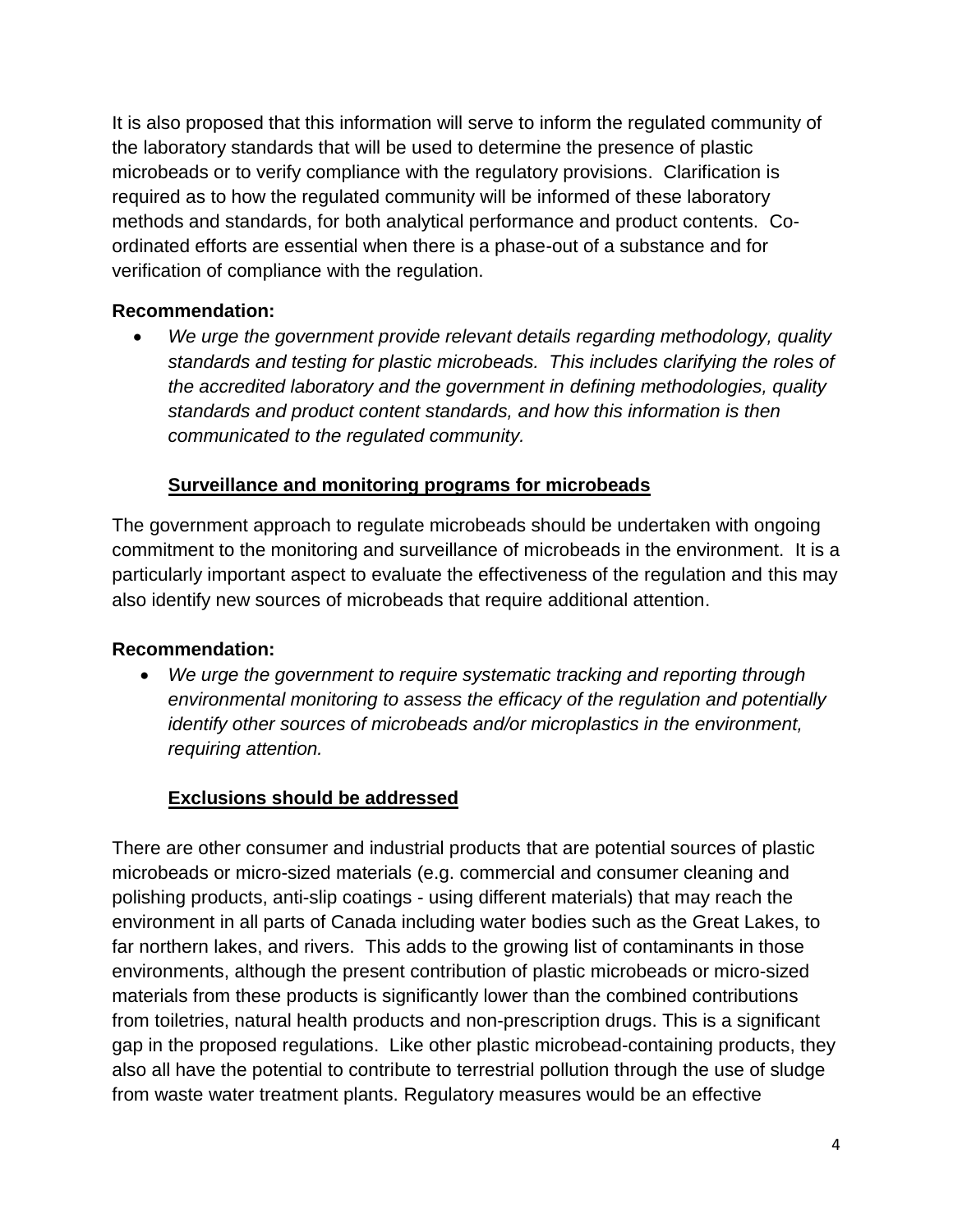approach to address these categories rather than voluntary measures which may not yield the adequate response from manufacturers, and other stakeholders in the supply chain, necessary to improve environmental protection.

## **Recommendation:**

 *We urge the government to advance regulatory measures to prohibit use of microbeads in consumer and industrial products yet to be addressed by the proposed regulation.*

## **Alternative substances**

Currently, there are alternatives to plastic microbeads on the market for the products listed in the proposed regulation; however, biodegradable forms of microbeads as potential substitutes, if under consideration by the government, should be avoided. One potential area of concern is the breakdown period of these materials in lower temperatures that would be experienced in many aquatic bodies in Canada. The government should require that all alternatives for plastic microbeads be tested for environmental and human health hazards before they are used in consumer and other products

## **Recommendations:**

- *Require that alternatives for plastic microbeads be tested for their persistence, interactions (e.g., accumulation of toxicants) and toxic effects to the environment and human health before being used in consumer products, including toiletries, natural health products, non-prescription drugs, and other products.*
- *Exclude purportedly biodegradable forms of plastic microbeads as suitable alternatives.*

## **Potential stockpiles of microbeads**

While the intent of the proposed regulations is laudable, the absence of consideration of the full lifecycle of these products will mean that the environmental problems associated with plastic microbeads will not be fully addressed. For example, the prohibition of plastic microbeads in target products may result in the possibility of stockpiles of these products and their subsequent disposal management.

From the proposed regulations, it is not clear if companies will be required to collect the regulated products that contain plastic microbeads for safe disposal, if they have not been sold at the time the regulations come into force. If such plans are not in place, there are opportunities for these products to be exported, and when used, they would contaminate the environment elsewhere. Canadian companies should be responsible for their products throughout their full life cycle, from design to end of life, regardless of whether they are sold in Canada or beyond the Canadian border. Furthermore, actions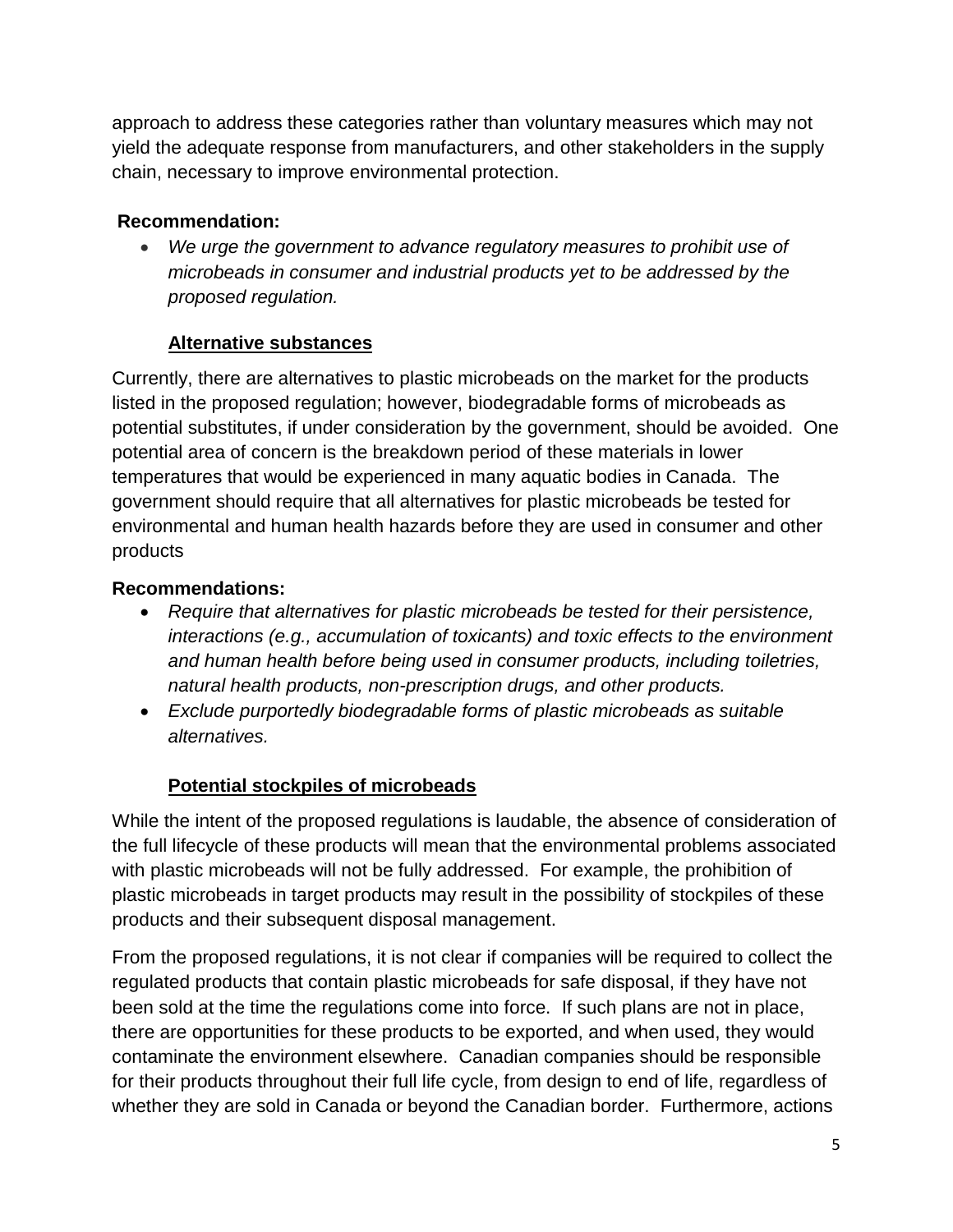to support the phase out should require companies to remove products from store shelves and establish effective take back programs to encourage consumers to return products to the store (for refund) for proper disposal management.

#### **Recommendation:**

 $\overline{\phantom{a}}$ 

 *The government should provide additional commentary and measures on management activities to address stockpiles of plastic microbeads and the products proposed to be regulated containing plastic microbeads. The government approach should also require companies to remove products from store shelves and establish effective take back programs to encourage consumers to return products (for a refund) and suggest proper disposal of these products for consumers.*

## **Plastic microbeads, microplastics and human health**

Further to our comments to the February 9, 2016 consultation document, we again stress that the government must formally recognize the potential problems associated with toxic chemicals absorbed by the plastic microbeads, as well as microplastics.

Persistent organic pollutants such as polychlorinated biphenyls (PCBs), perfluorooctanesulfonic acid (PFOS), and polybrominated diphenyl ethers (PBDEs), among other pollutants, have been detected in the waters of the Great Lakes.<sup>6</sup> Some of the pollutants have also been detected in fish from the Canadian waters of the Great Lakes.<sup>7</sup> They also have the potential to be absorbed by plastics microbeads.

These toxic chemicals have been recognized as persistent organic pollutants under the Stockholm Convention on Persistent Organic Pollutants and are subject to global actions for elimination and restriction. In addition, these toxic chemicals have been recommended as chemicals of mutual concern under the Great Lakes Water Quality Agreement Annex  $3.8$  A number of NGOs in the Great Lakes Basin, including the Canadian Environmental Law Association (CELA), also listed these chemicals as emerging chemicals of concern in the Great Lakes Basin and have called for necessary binational measures to address the sources of these toxic chemicals.<sup>9</sup>

<sup>&</sup>lt;sup>6</sup>International Joint Commission – Great Lakes Regional Office. http://www.ijc.org/php/publications/pdf/ID696.pdf  $^7$  Environment Canada 2011. Monitoring contaminants in fishes from the Canadian waters of the Great Lakes: 1977 to 2009 – PCBs to PBDEs. http://www.cvg.ca/Presentations/2011/McGoldrick%20et%20al%20- %20CVG%202011.pdf

 $^8$  Great Lakes Executive Committee. June 2015. Meeting Summary. http://binational.net/wpcontent/uploads/2015/12/GLEC-Summary-06-2015-final\_en.pdf

<sup>&</sup>lt;sup>9</sup> Canadian Environmental Law Association & Lowell Centre for Sustainable Production. 2009 The Challenge of Substances of Emerging Concern in the Great Lakes Basin: A review of chemicals policies and programs in Canada and the United States. http://www.cela.ca/sites/cela.ca/files/667IJC.pdf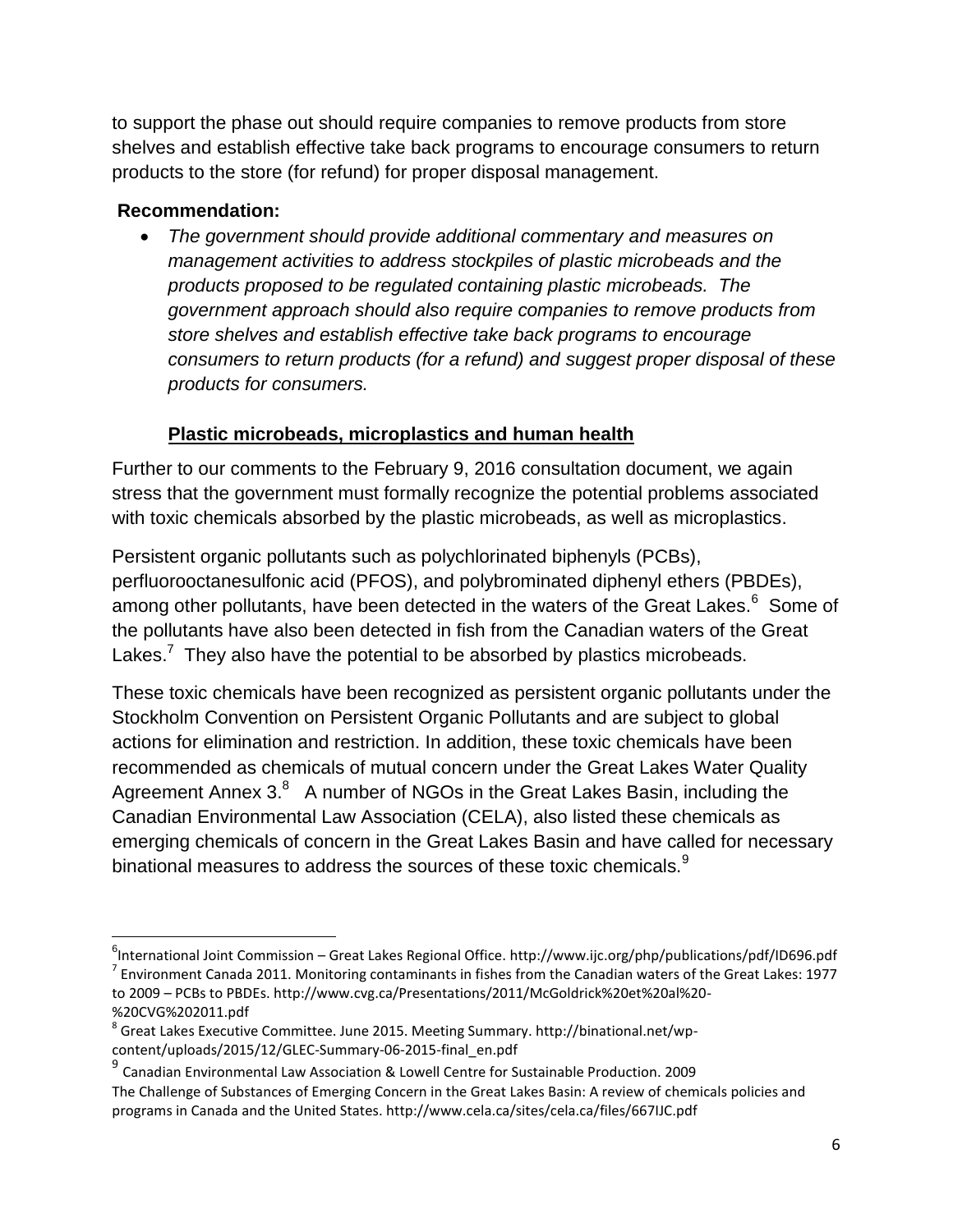In the marine environment, the pollutants are similar. Another category of concern is metals which have been detected absorbed to plastic debris in a marine environment.<sup>10</sup>

As the plastic microbeads absorb pollutants in freshwater and the marine environments, the rate of absorption will likely depend on factors such as the type and complexity of the plastic and the hydrophobicity of the pollutant, among other factors. The actual properties of the absorbed pollutants are important – they can be persistent, bioaccumulative and toxic. Some are carcinogenic and show properties of endocrine disruption. Also of concern are the properties of the chemicals that are leached from the microspheres.

For those who eat fish and shellfish, the presence of plastic microbeads with absorbed pollutants in these marine organisms, could impact food safety.<sup>11</sup> This would also be applicable to fresh water bodies that are contaminated with plastic microbeads.

The end result is not only the ingestion of the plastic microbeads by aquatic organisms but the subsequent ingestion of this fish and shellfish up the food chain, by wildlife and humans. Although there is limited information on the potential effects on human health through the consumption of fish and shellfish containing contaminated plastic microbeads or contaminants leached from contaminated microbeads, the government should not adopt a "wait and see" approach on this issue. It is recognized that existing microspheres in the aquatic bodies that support the food we eat, cannot be easily removed.

Plastic microbeads and microplastics have received less attention in terrestrial environments, for reasons of research practicalities more than merits of concerns.<sup>12</sup> Plastic microbeads, microplastics and fibres escape from sewage plants resulting in aquatic pollution, although some of this material is retained in sludge. Subsequent application of this sludge to farmland with the microplastics and their toxicant accumulation, may impact soil organisms (e.g. earthworms<sup>13</sup>) and move up food chains, much as in aquatic systems.

#### **Recommendations:**

 $\overline{\phantom{a}}$ 

 *The government should develop a comprehensive approach focused on the prohibition of plastic microbeads in all consumer applications to prevent the* 

<sup>&</sup>lt;sup>10</sup> Rochman CM. et al. Long-Term Sorption of Metals Is Similar among Plastic Types: Implications for Plastic Debris in Aquatic Environments PLoS One. 2014; 9(1)

 $11$  Plastics in the marine environment: the dark side of a modern gift. Hammer, J., Kraak, M.H., Parsons, J.R. Reviews of Environmental Contamination and Toxicology, 2012; 220: 1-44

 $12$  Rillig MC. Microplastic in Terrestrial Ecosystems and the Soil? Environ. Sci. Technol., 2012, 46 (12), pp 6453–6454 DOI: 10.1021/es302011r

<sup>13</sup> Microplastics in the Terrestrial Ecosystem: Implications for *Lumbricus terrestris* (Oligochaeta, Lumbricidae). Lwanga et al., *Environ. Sci. Technol.*, 2016, 50 (5), pp 2685–2691.

http://pubs.acs.org/doi/abs/10.1021/acs.est.5b05478?journalCode=esthag